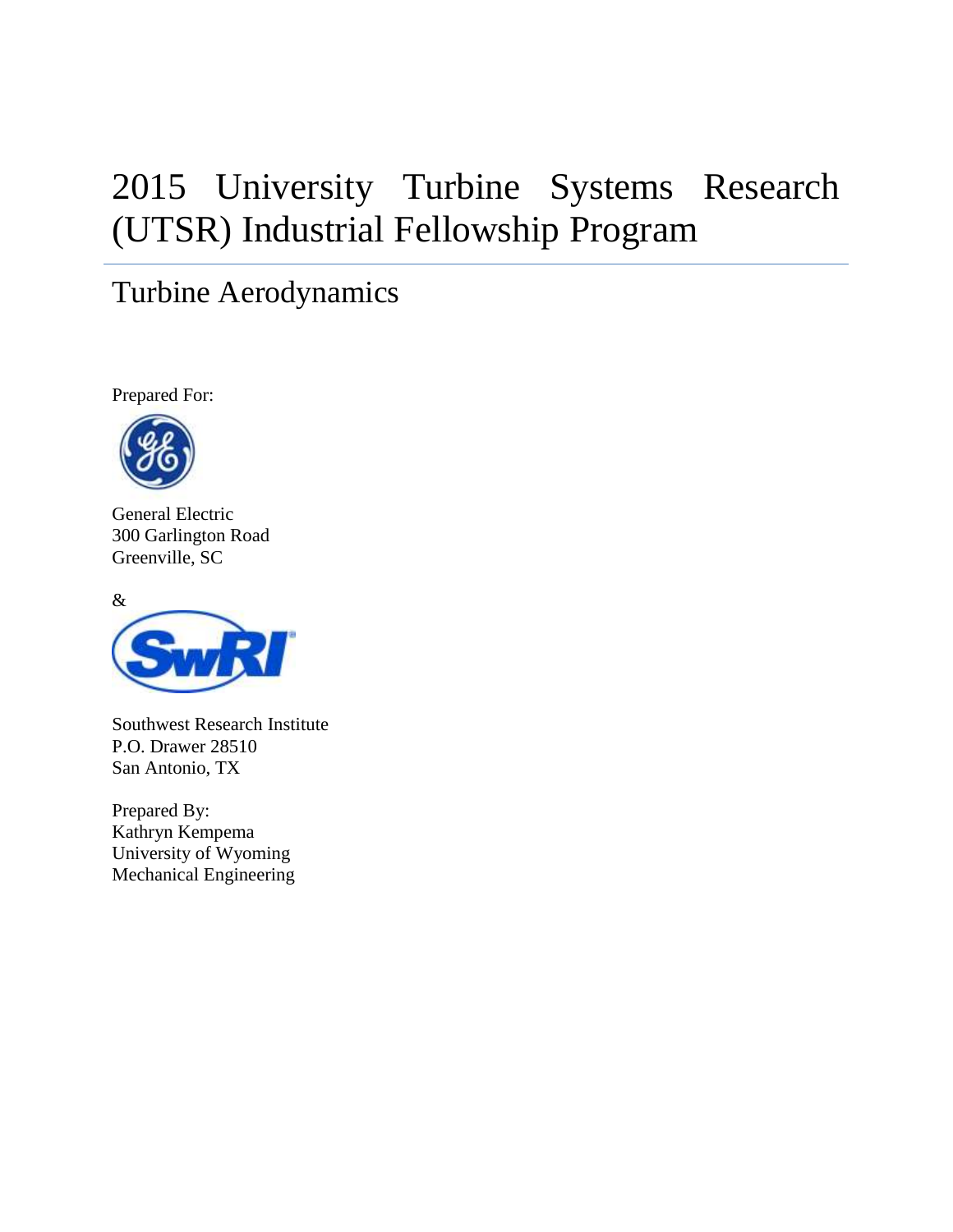#### **1. Introduction**

The GE Power & Water Turbine Aerodynamics group works out of Greenville South Carolina. One of the group's main focuses is comparing experimental data with the outputs from predictive Computational Fluid Dynamics (CFD) programs. These comparisons are used to quantify the performance of the CFD programs and identify ways in which the CFD modeling can be improved. This internship consisted of three major projects. The first project was to write a Post Processing CFD code in MATLAB. The second project was to write a data reduction code to support turbine rig validation testing. The final project was to use CFD to explore geometry features to optimize cavity swirlers. The basic schedule of these projects can be seen below in Table 1.

## **Table 1.** Summer Work Schedule

|                        |      |      |      |      |      |             |      |      |      |      | June 1 2015 June 8 2015 June 15 2015 June 22 2015 June 29 2015 July 6 2015 July 13 2015 July 20 2015 July 27 2015 August 3 2015 July 27 2015 August 3 2015 |
|------------------------|------|------|------|------|------|-------------|------|------|------|------|------------------------------------------------------------------------------------------------------------------------------------------------------------|
|                        | FW23 | FW24 | FW25 | FW26 | FW27 | <b>FW28</b> | FW29 | FW30 | FW31 | FW32 | W33                                                                                                                                                        |
| Post Processing CFD    |      |      |      |      |      |             |      |      |      |      |                                                                                                                                                            |
| Phase 1 Data Reduction |      |      |      |      |      |             |      |      |      |      |                                                                                                                                                            |
| CFX Training           |      |      |      |      |      |             |      |      |      |      |                                                                                                                                                            |
| <b>CFD Project</b>     |      |      |      |      |      |             |      |      |      |      |                                                                                                                                                            |
| Reaort aut             |      |      |      |      |      |             |      |      |      |      |                                                                                                                                                            |

#### **2. Post Processing CFD Tool**

GE Turbine Aerodynamics currently uses several tools to post-process CFD results. These tools, however, do not lend themselves easily to customization. A MATLAB program was desired to allow for such customization in support of on-going projects.

The basic design process starts with the airfoils being designed and run through a CFD program. Then using a script, radial or span average quantities are pulled from the CFD model (See Figure 1) and printed out in '.dat' files. The MATLAB script then collects all the data from the '.dat' files, and creates the post-processing plots.



**Figure 1.** The blue rectangle represents the airfoil. Horizontal lines represent % Spans, and vertical lines represent the Inlet, Exit, Leading Edge (LE) and Trailing Edge (TE) planes.

There are two different types of plots the MATLAB script is set up to make. First using the inlet and exit planes, the data with respect to percent span can be shown on the same plot (see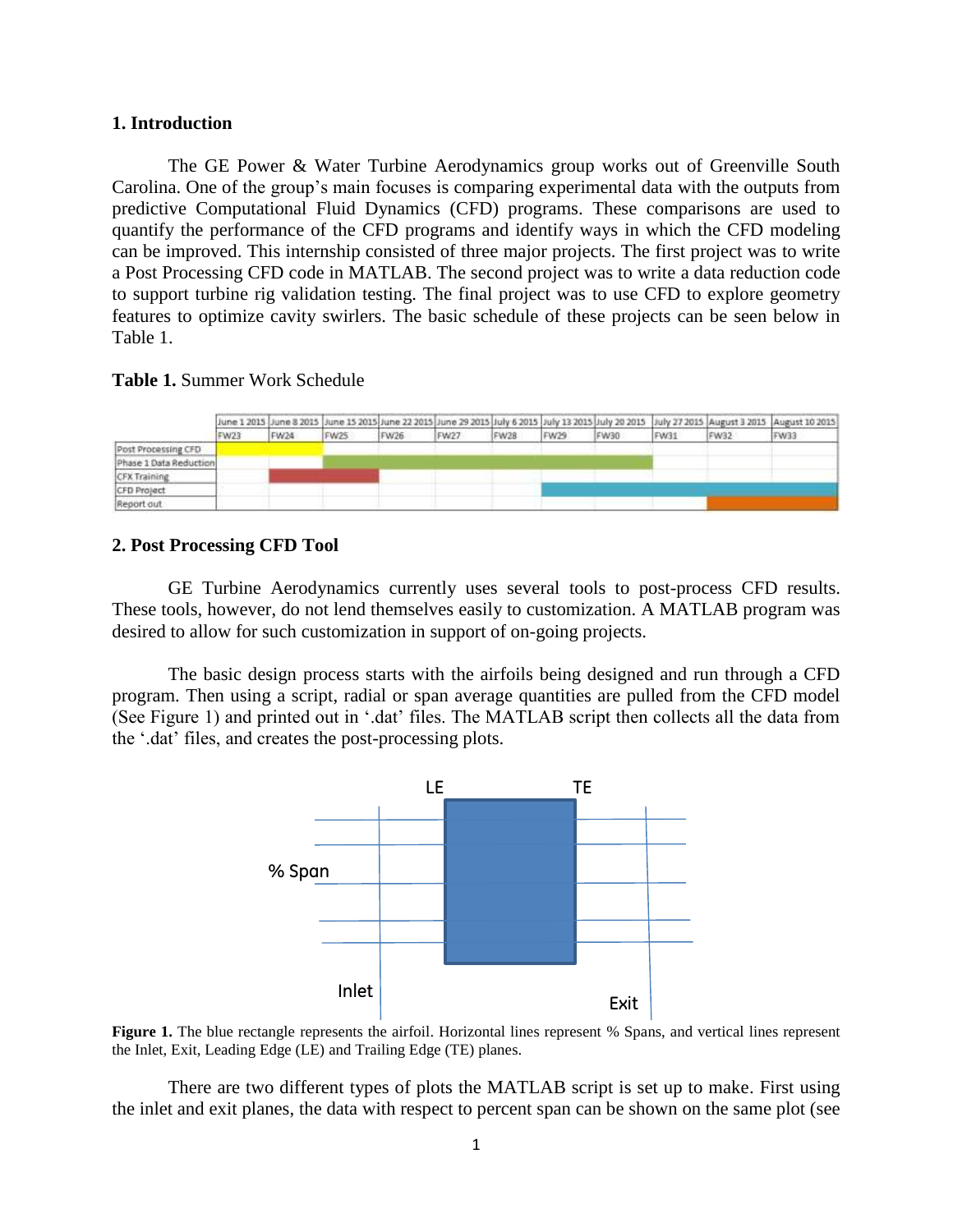Figure 2) or separate plots (as defined by the user). On any given plots, up to seven design sets can be compared. The script leverages a zoom sub-function such that extreme values, which occasionally appear at the edges, don't eliminate the user's ability to view the central trend.



**Figure 2.** Plot of variable vs. % span at inlet and exit plane

The second type of plot is a plot of the distribution on the airfoil surface of Mach number vs chord (see Figure 3). This plot is made for selected spans defined by the user.



**Figure 3.** An example of airfoil surface Mach number made by the MATLAB script

The program is set up to make both styles of plot described above for two, three or four stage turbine designs. For convenience the program is also set up to allow the user to specify color order to ensure they can tell the lines apart on the plots.

The program complements the post-processing tools available to the designer, providing useful flexibility and customization to the plots used during the design process (in one step) while providing a platform to quickly compare multiple designs.

### **3. Data Reduction Code to Support Turbine Rig Testing**

This project is in support of rig tests to be performed in a validation test vehicle which uses multiple sensors to gather temperature and pressure data for a range of operating conditions. The data collected is then analyzed and compared to CFD models to verify their validity.

Due to instrumentation differences between this test and previous ones, the data reduction code needed to be updated, and rewritten from FORTRAN to MATLAB for the test facility.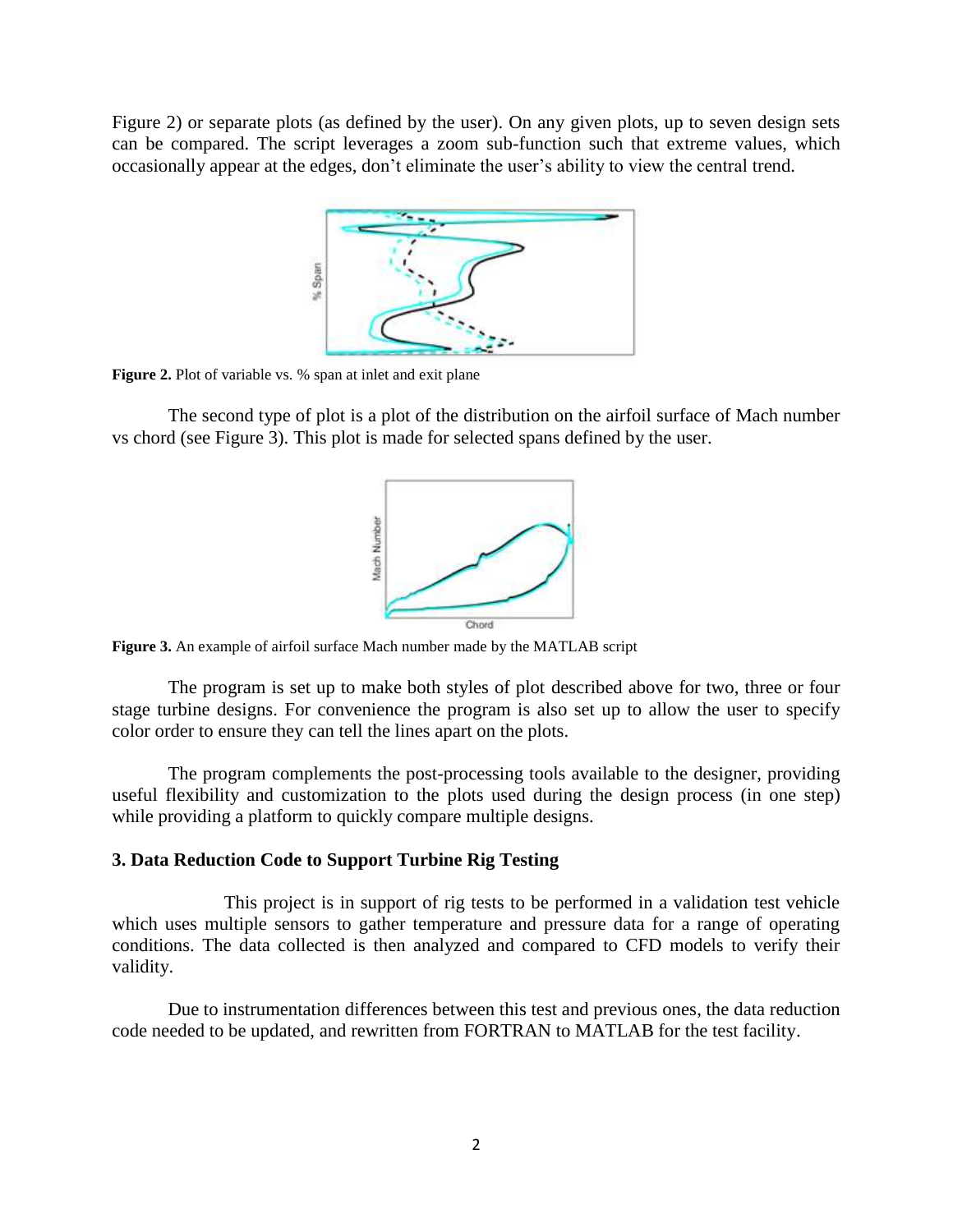

**Figure 4.** Schematic of validation rig.

A MATLAB template available from a prior test was leveraged and integrated with the older data reduction code. The challenge of the project was to translate the Fortran code to MATLAB and then combine/compare the two codes: this involved a good deal of debugging and figuring out the internal function structures, as well as re-processing known test data to ensure accuracy between the old and new codes.

Currently the 54 page FORTRAN code has been translated into MATLAB and debugged. One interesting aspect of this project was examining the idiosyncrasies of the MATLAB and FORTRAN coding platforms.

#### **4. Swirler Design 4.1 Swirler Introduction**

In a gas turbine engine, there is a cavity below the turbine flowpath between the bladed rotor, which is rotating, and the vane row, which is stationary. Air (from a compressor source) is being introduced in the cavity. The purpose of the air is to insure that no hot air from the main flow path gets ingested into the cavity. When the cool air exits the cavity through an overlap discourager and enters the main flow path, local mismatch in merging air stream angle results in mixing losses adversely impacting turbine efficiency.

Cavity swirlers can be designed to direct the flow so that mixing and boundary flow losses across the blade decrease. A swirler is an object put in the cavity to direct the flow and maximize the swirl. However, cavity swirlers do cause an increase in the torque needed to turn the blade, and therefore the benefit of reducing the mixing losses need to be balanced against the increase of rotor torque. This project explores through CFD the impact of several design parameters on the swirl.

#### **4.2 Background and Model Design**

The geometry for the study is shown below in Figure 5. This model is set up so the user defines a sector of the total 360 degrees that the part takes up and uses rotational symmetry to find the total torque. The geometric model is built in NX 9.0.3 (UG), meshed in ICEM, and tagged in CFX for the boundary conditions.